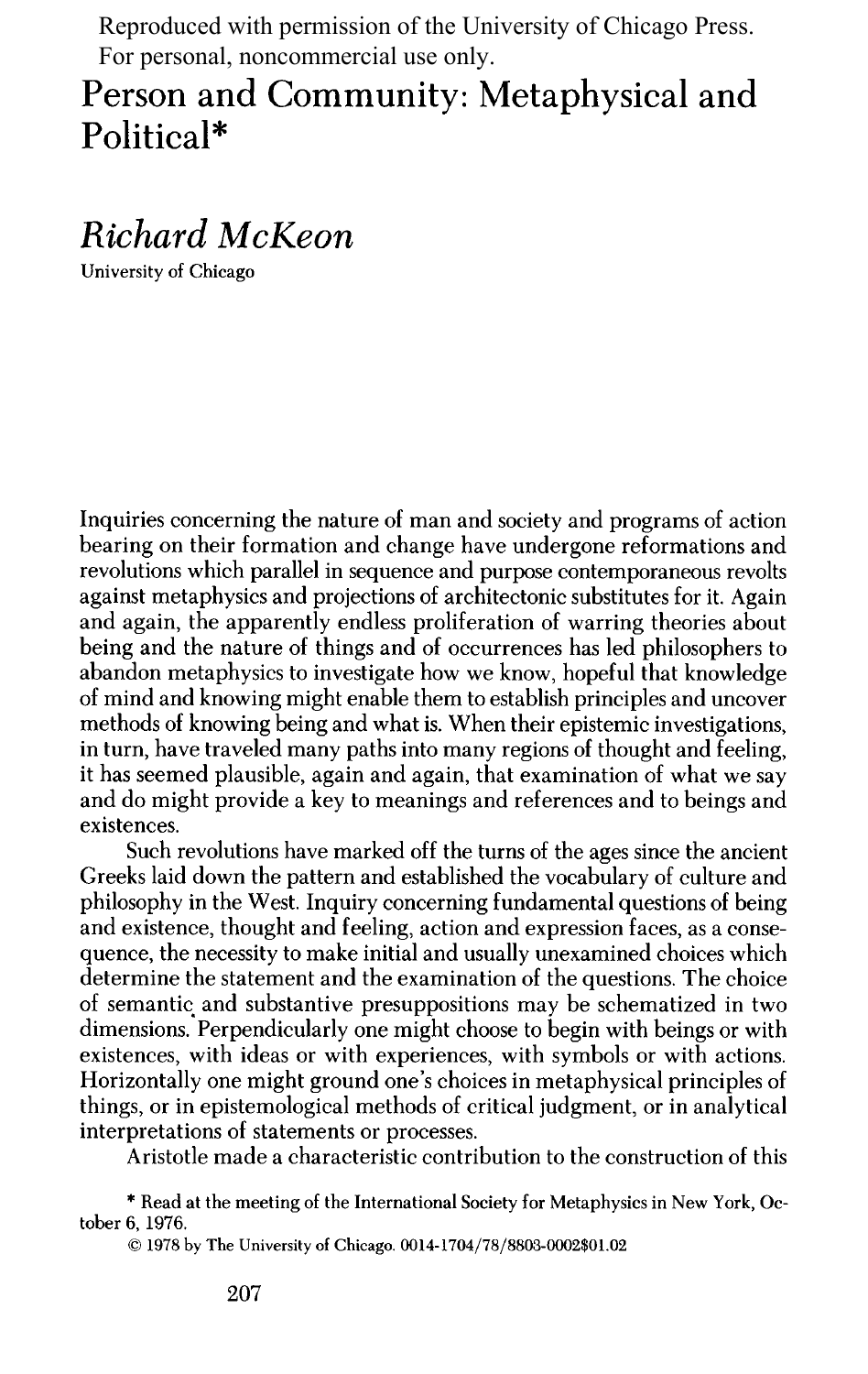**variable matrix of symbols and significances. He formed a vocabulary of univocal scientific and philosophic terms by giving words in ordinary usage strict definitions and by inventing technical terms or terms of art to transform the original ambiguity of words into a dynamic structure of interrelated terms and meanings. This vocabulary of univocal words entered into the languages of philosophy, science, and policy in the West, but its terms seldom retained the meaning by which Aristotle defined them or the applications with which he used them, and progress or simple changes in all fields were often announced and developed accompanied either by citation or by refutation of Aristotle. Changing interpretations of Aristotle are among the significant characteristics by which successive ages in the West may be interpreted.** 

**Perpendicularly Aristotle opted for self-sufficient substances, selfevident first principles, and natural potentialities and actions; horizontally he formulated an architectonic theoretical science of being and of first principles, an architectonic practical science of political and moral actions, and a productive science which might be put to architectonic uses to order processes and products of artistic and mechanical making. Aristotle's theoretic science of being, which came to be called metaphysics, related the sci**ences—theoretic, practical, and productive—and the arts—particular and universal—by their first principles or their commonplaces, but in the in**quiries and analyses of his followers and opponents it ceased to be a science and became a belief about being and reality based on principles formulated and reformulated in antagonistic idealisms and materialisms and disavowed and refuted in a variety of skepticisms. The forms which arts, sciences, and culture take are determined by the circumstances, times, and communities in which they arise and develop, and Aristotle's practical science of politics accounted for their concurrences and operations. Aristotle presented politics as a single science of human action, individual and social, treated in two parts, from the perspective of the grounds of individual moral action in the Ethics and from the perspective of the grounds of political organization in the Politics. Its purpose was practical, to lead men to perform good actions, not theoretic, to discover and demonstrate the final good. In the inquiries and analyses of his followers and opponents it ceased to be a practical science and became a theoretic science of the good, or a physicobiological science of nature and human nature, or a rhetorical art of inducing actions, good or bad. Aristotle's productive science of poetics can be given an architectonic function since the statement of what is thought to be and the formation of human associations and communities may be treated as artificial objects, products of arts of making. But from the beginning his followers and opponents turned from poetic science and the investigation of form and matter in art objects to the rhetorical art of using words to produce effects in feeling, conviction, and action.** 

**This is still the vocabulary of discussion and the strategy of action. We tend to begin with the vocabulary in which questions are formulated and to dispute concerning significances and applications, and we use rhetorical arts to secure agreement in the reformulation and revolution of statements**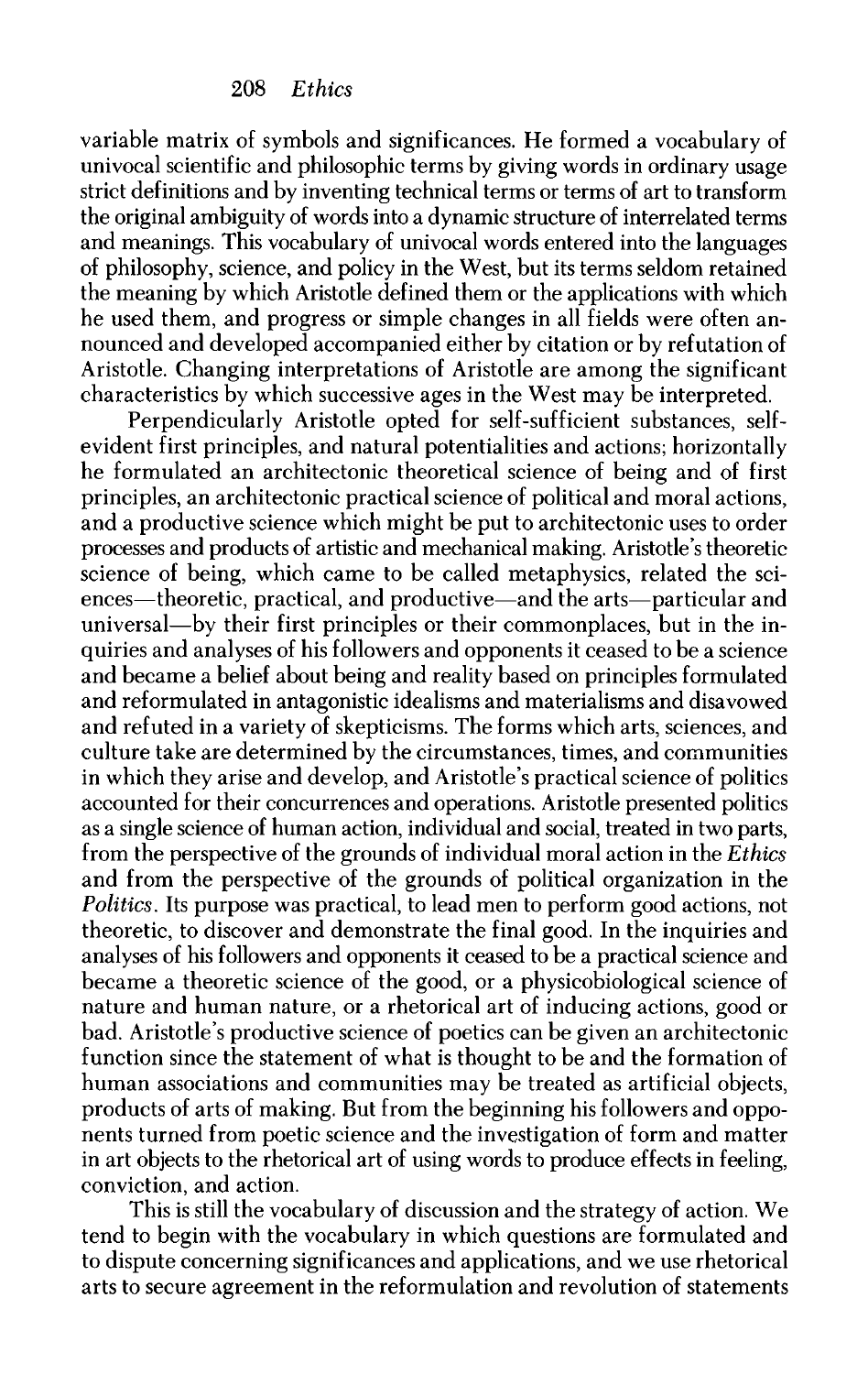**of questions and of principles, and in the establishment of communications and of communities. We seek to be objective by beginning with what men say and do rather than with presupposed things grounded in nature or with alleged facts grounded in knowledge, and we expect natural things and warranted knowledge to emerge from the reinforcement or resolution of claims of individuals and groups in opposition. Nature is a product, not a principle; and the examination of man and society as disclosed by what men**  say and do can take over the functions once exercised by metaphysics in **determining the nature of things and the principles of knowledge, morals, and policy. Men are still formed by the communities in which they are reared, and communities are still formed by the men who constitute them and live in them. Justice and equality are still sought in the relations of man and society and in the relations of men to men and of societies to societies. The meanings of 'nature' have changed, however, and nature operates differently in processes and in explanations. It is no longer used as a principle to establish the 'nature' of man and society and of justice and equality in their interrelations; instead the nature of rights and duties and of man and society in general are derived as products and sequences of what men say, and do, and make.** 

**From the beginning of Western philosophical speculation, two theories of the relations of man and society have developed in opposition and in mutual adjustment. Plato analogized man and society; the virtues of man can be discovered writ large in the state, and they form a single mutually defining whole or a single virtue; the associations and communities of men differ only in size, not in nature. Aristotle made univocal distinctions between the virtues of men and the institutions of societies; he sought a basis for discovering and investigating the 'nature' of man in the nature of his faculties and in their natural functions and habituations, and the 'nature' of the associations of men in the natural relations of men to men and of men to things; the associations of men form a hierarchy from the household, the simplest community required for mere living, to the state, the inclusive community required for living well. The virtues of man, based on his nature, provide him a second nature; the institutions of states, based on natural relations of men and things, constitute a nature prior to the nature of individual men, which orders the relations of ruling and being ruled; justice is a virtue in individuals, an order in states, and a bond between individuals and states.** 

**Aristotle begins his Politics with a refutation of the theory that human associations differ only in size and in the number of their members as a preliminary to formulating the theory that their differences are found in the nature and function of ruler and ruled in them in ordered sequence from simple autonomous to inclusive free community. Aristotle based the simplest community on two natural relationships, the generation of the immediate family on the interrelation of male and female, and the formation of the economy or household on the interrelation of master and slave. Two further relationships arise with products of these relations, father and son, and owner and property. The relation of male and female in the generation of children**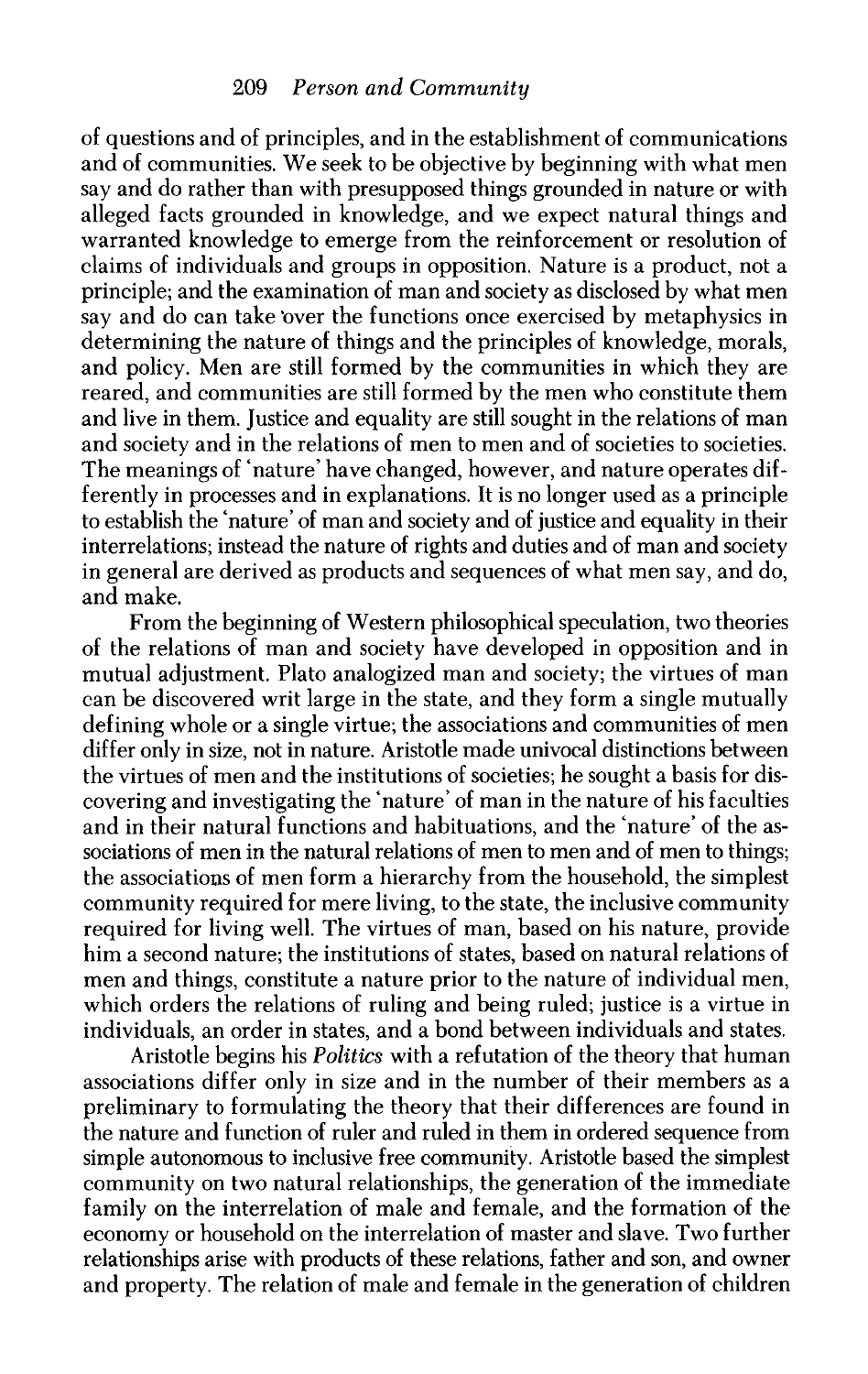**is a relation of two rational beings, and Aristotle likens it therefore to 'constitutional' rule, that is, the true form of the rule of many called by the very name of 'polity' or 'constitution' as contrasted to the degraded form called 'democracy.' The relation of father and son in the education of the young is a relation in which unformed rational potentialities are formed and developed, and is likened therefore to 'royal' rule. The relation of master to slave in the formation and operation of the household economy is a productive relationship in which the workers lack by nature the power to make decisions concerning their own welfare and that of the community, and it is likened therefore to 'despotic' rule. The relation of owner to property is a relation between man and the things he makes, and it operates therefore in production and use. In the household slaves are animate instruments of action, while property consists of products and inanimate instruments of production.** 

**Aristotle's formulation of the natural relations which underlie the family and the more inclusive communities, the village and the state, into which it enters as an element and from which it derives its characteristic social functions, are the source of four doctrines attributed to Aristotle and almost**  unanimously condemned as egregious Aristotelian errors—a conception of **property, of slavery, of youth, and of women. They are all errors concerning the 'nature' of men in social relations. They are misinterpretations of Aristotle, for they neglect the distinction between the meanings Aristotle gave to 'nature' in practical and in theoretical sciences, but they are widely accepted interpretations which take on characteristic forms in successive ages and make his distinctions available to frame new interpretations of man and society, science and knowledge, and action and statement. Aristotle differentiated the political order from the economic order; he made the economic self-sufficiency of the household a prerequisite to the political organization of the state; and he subordinated economic to political objectives. Politics later became inseparable from economics in political economy, and political theory and history were given new economic forms as theories of property and production, or of the freedom and rights of men, and as histories of the development and interactions of cultures or of the generation of communities and their acquisition of power.** 

**With these changes in economics and in its relation to politics Aristotle's conceptions of the nature of property and of production became egregious errors, but they provided the vocabulary for their own correction. Like Plato, Aristotle recognized that existing Greek cities were in reality two cities rather than one, a city of the rich and a city of the poor, and he changed his definition of democracy from the rule of the many to the rule of the poor. Moreover, he maintained that of all possible constitutions only two actually existed, usually in mixture, oligarchy and democracy, balancing and opposing the pursuit of wealth and the pursuit of freedom as ends of the state. He separated questions of the ownership, production, and use of property. He argued for private as opposed to common ownership, and he sought criteria and limits of production in use. The determinant role of use and consumption**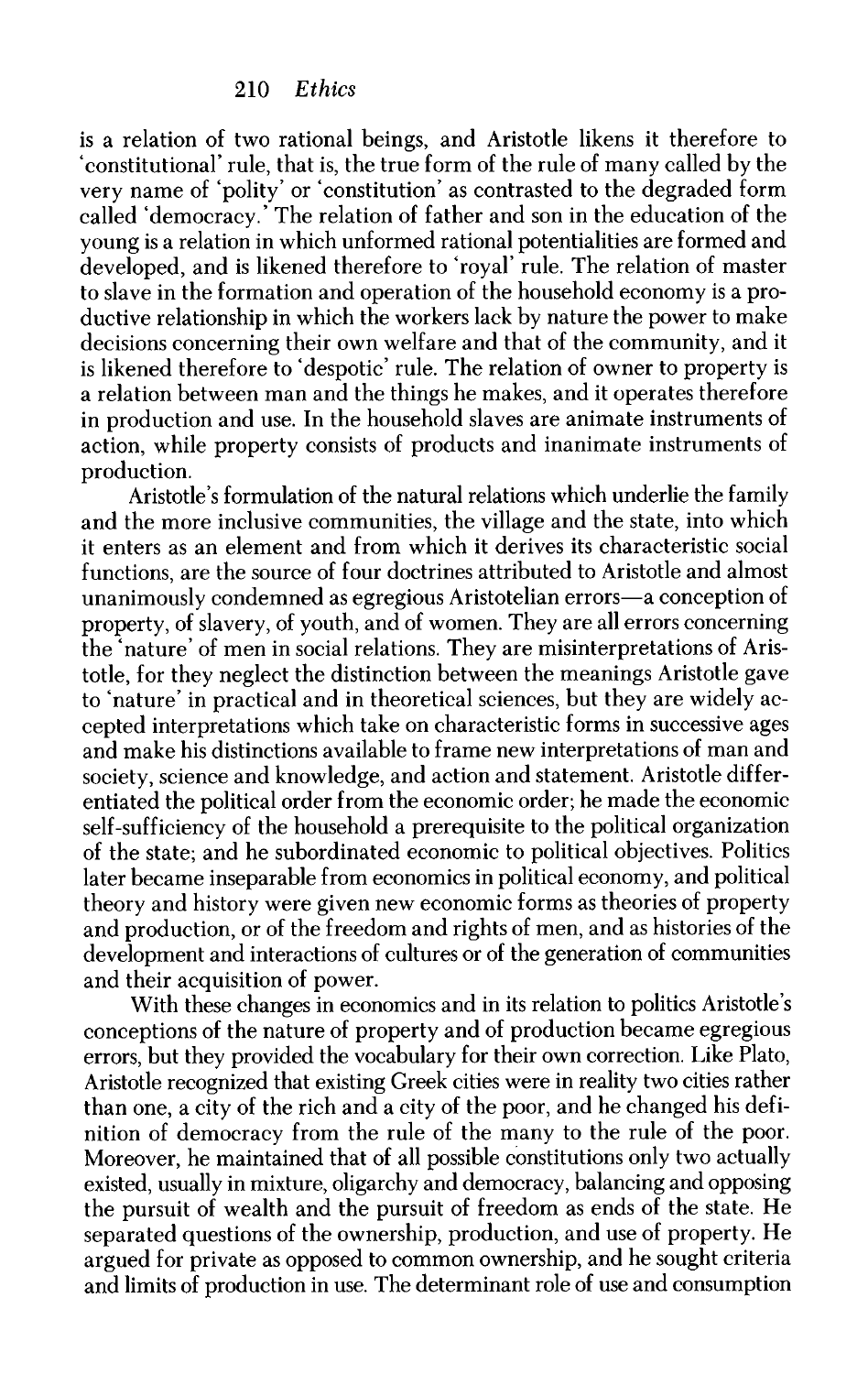**in the household led him to distinguish the economic order of the family from the political order of the state, and to differentiate property which is an instrument of production from wealth which is accumulated and used for exchange but not for further production, a distinction which earned him repeated criticism and refutation for failure to understand the productivity of capital and the justification of interest.** 

**Locke began his Second Treatise on Civil Government by distinguishing the power of magistrates over subjects, fathers over children, masters over servants, husbands over wives, and lords over slaves in refutation of Filmer's reduction of the commonwealth to the family in his Patriarcha or the Natural Power of Kings, much as Aristotle began his Politics by distinguishing the rules of statesmen, kings, householders, and masters in refutation of Plato's reduction of the republic to the family. Locke sought the foundations of society in natural powers, whereas Aristotle sought them in natural relations; Aristotle's refutation of the reduction of the state to the family was for the purpose of distinguishing politics from economics, whereas Locke's refutation of that reduction permitted him to assign the name 'property' to "the mutual preservation of lives, liberties, and estates" and to make the enjoyment of property the end of civil government.** 

**Modern political revolutions have been economic revolutions, conflicts of rich and poor, haves and have-nots, in which resolutions have been sought in common ownership of the means of production as a stage to the disappearance of politics and the withering away of law and the state, or in private ownership of the products of one's labor as a stage to the extension of rights from economic to social and cultural rights and the withering away of divisive nationalisms in the community of mankind. In the one, dispossessing the dispossessor was the road to freedom and well-being; in the other, life, liberty, and the pursuit of happiness became a synonym for life, liberty, and property. Among nations, have-not nations came into existence liberated from**  imperialisms and colonialisms, and seeking to form a third world indepen**dent of the worlds of communism and of capitalism. Within nations, have-not groups, minorities and majorities, took form to vindicate their economic, civic, social, and cultural rights. Aristotle's natural relations have ceased to be generative principles of interdependent societies, but they have reappeared as principles of opposition in existing men and emerging societies whose clashing purposes and claims may lead to the formation of equal and just societies and men. The rejection of Aristotle's argument that wealth is not productive is usually on the grounds that he confused economic with biological productivity, and it is seldom remarked that the argument depends on the sense which 'nature' takes on in a practical science in which the nature of a political association orders and relates the activities of men and communities that function within it and defines and delimits the pursuit and accumulation of wealth lest unlimited accumulation take precedence over all other social ends and activities and transform the political community.** 

**Aristotle's exposition of the natural relation of master and slave is the source of the attribution to him of a doctrine no less offensive to modern**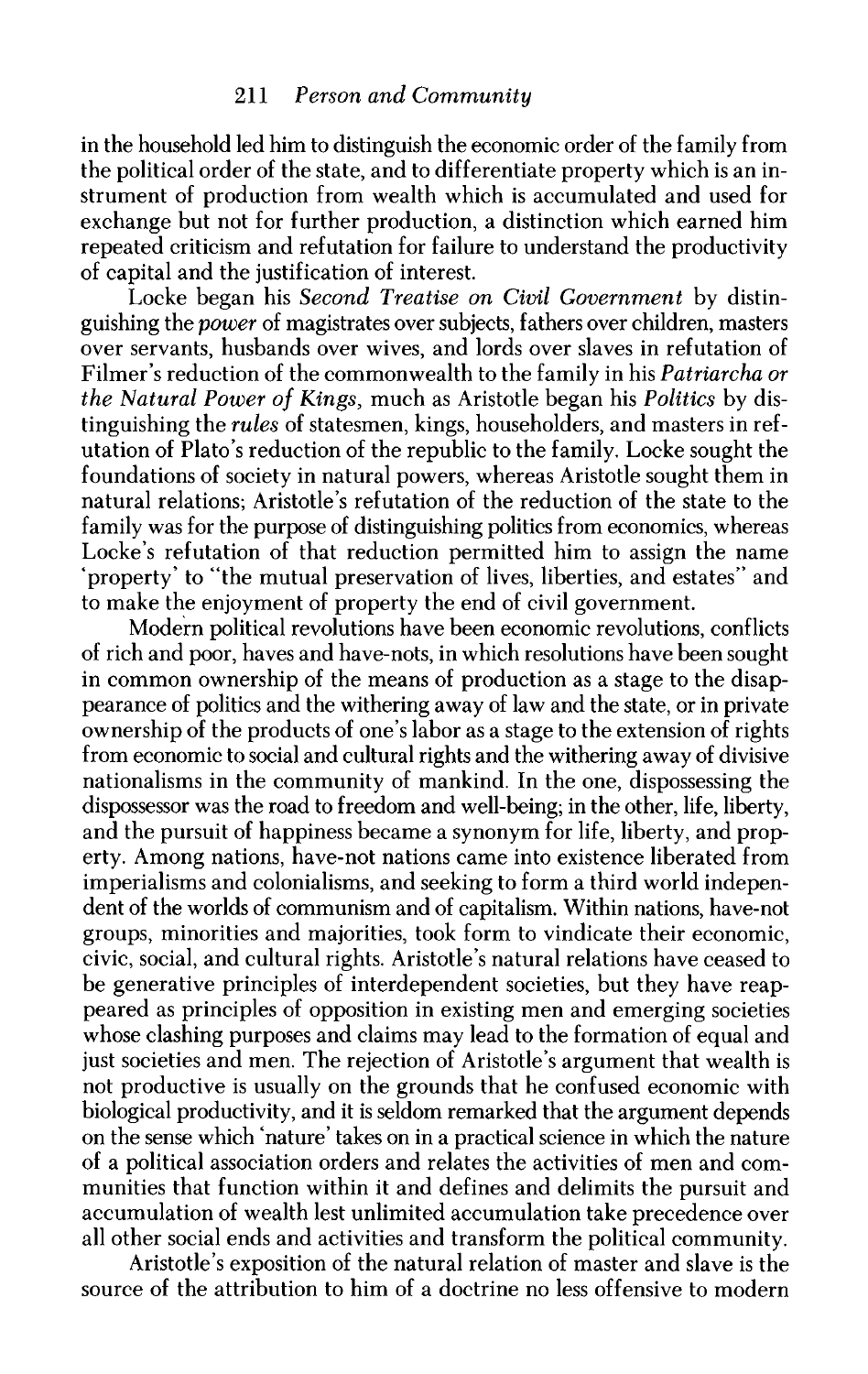**sensibilities and repugnant to accepted opinions than his condemnation of the art of money-making, chrematistike, the doctrine that some men are by nature slaves. We have since learned that all men are by nature equal, but in making that discovery we have abandoned again Aristotle's distinction between a practical and a theoretic, a political and a psychological, sense of 'nature.' Aristotle chooses his position in the controversy between those**  who think slavery is natural and those who think it is contrary to nature by **expounding the nature of the rule of master over slave rather than the individual nature of the slave or the particular science of the master. For the production and use of property in the household or the economy, instruments of two kinds are needed, inanimate instruments of production or making and animate instruments of action or doing, tools and materials that are used and workers who use instruments in production according to the directions of a master craftsman or architecton who relates making to doing. The rule of master over slaves has two aspects, an economic aspect, which leads us to recognize the continued existence of "wage slaves" even after the abolition of slavery, and a social aspect, which leads us to recognize that in actual social situations there are many slaves who lack the power to make fundamental decisions bearing on their own welfare or that of the community of which they are members, and that communities of the unprivileged are formed on the model or as instances of communities of the dispossessed.** 

**The vocabulary of natural relations in ruling and being ruled supplies the distinctions of kinds of suppression in discriminations based on race, nation, religion, age, sex, or any other association or coexistence. The change is from natural generative relations to antagonistic oppositions in which the victims of discrimination struggle to achieve equality of individuals, of groups, and of nations. Paradoxically the achievement of equality of men and of societies requires two steps, first, the integration of the underprivileged group into a group with recognized unity and dignity, and, second, the reintegration of liberated and established groups in a just and equal functioning of more inclusive associations and nations in a world community. In the first step integration and dignity are sometimes sought by 'demonstration,' not in the sense of proving utility or worth, but in the sense of exhibiting and calling attention to injustice and inequality. In the second step desegregation and community are sometimes sought by assigning "quotas" according to the number of the disfavored group without consideration of the abilities and functions required for the successful operation of the larger inclusive group. Indeed demonstrations at conventions, legislatures, administrative bodies, or international organizations may be for the purpose of impeding their operation, and active participation with other groups may be for the purpose of changing the functions, the membership, or the constitution of the inclusive body. The operation of the societies of men depends at once on mutual trust and antagonistic opposition. If one distinguishes the political and the moral, the collective and the individual, senses of 'nature, some men are by nature slaves in the societies in which they function, but all men are by nature free and equal in their individual integrity and ac-**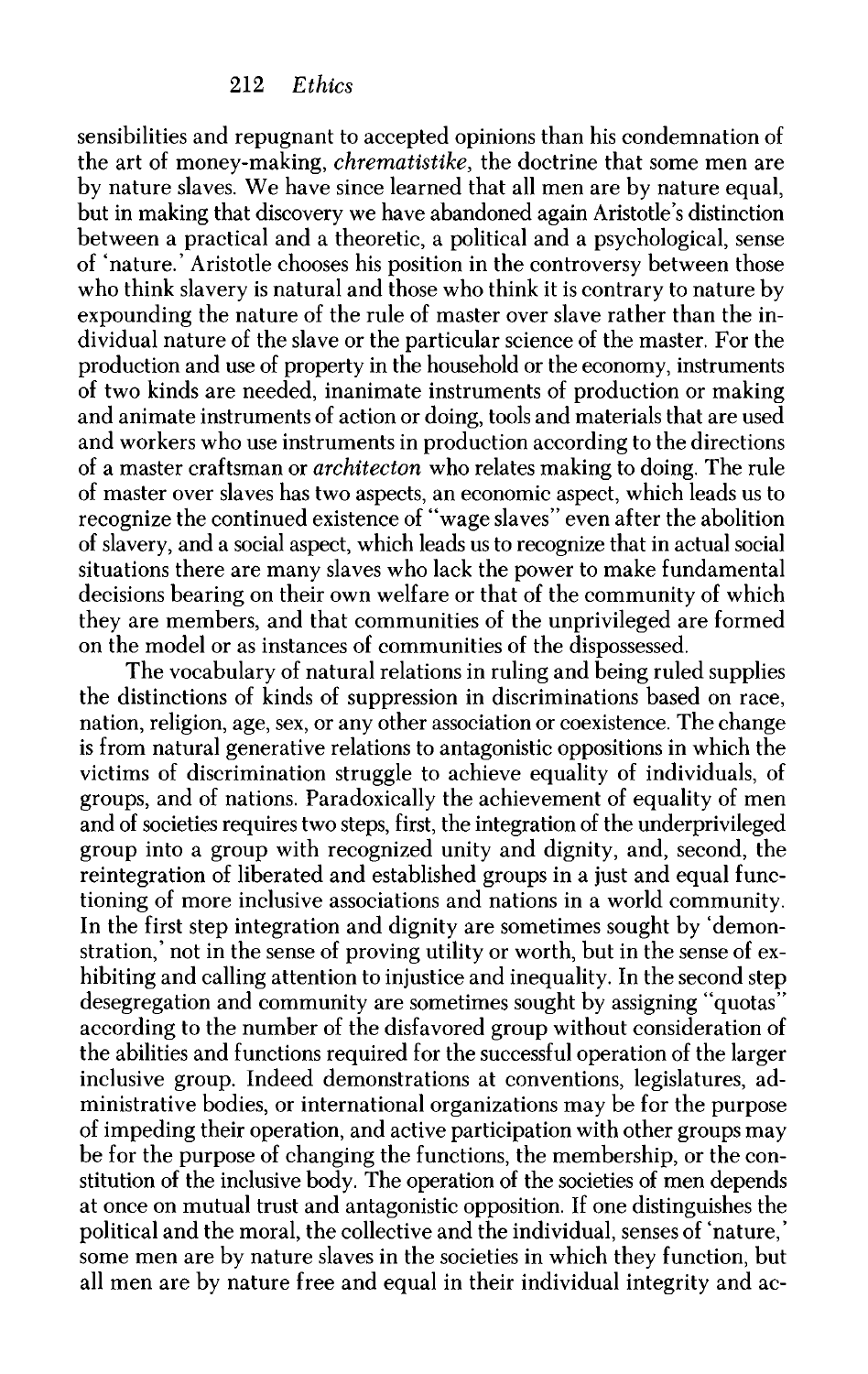**tivities. On the other hand, if the political and social natures of associations are reduced to and derived from the physical, biological, and psychological natures of individual men, all men are equal, not in their powers and abilities, but in the rights and freedoms, which they realize in societies, to live, to satisfy their needs and wants, to form and take care of families and to participate in other associations, to think, to express their thoughts and feelings, and to share in the economic and cultural, technological and scientific achievements of society.** 

**Aristotle's use of the natural relation of father to son for the formative education of the young for participation in households and in other communities was transformed and inverted to add a cultural antagonism of old and young to the economic antagonism of rich and poor, and the social antagonism of privileged and repressed. Paideia means both education and culture, both a process and a product, individual and social. The education of a man in a society is to acquire a comprehension of the knowledge available and an appreciation of the values esteemed in the society. Cultures endure and change, and the culture of an age of innovation or revolution is not found in a body of knowledge and a canon of commitments but in attitudes and abilities which enable men to use what is known to investigate what is unknown and to turn from representations to presentations. Tradition and revolution are natural constituents in any human association, but society sometimes functions as a cohesive whole in which different cultural conceptions and aspirations are adjusted to each other and influence each other, and cultures, revived, reviewed, or newly imagined, sometimes function to reorder society and to reform man. The revolt of the young has been generalized from a revolt against parents to a revolt against established forms of education and all establishments, and from a revolt of children against their father, as it was in the family as Aristotle treated it, to the revolt of the generation gap, as it was in the family made into state in the Republic of Plato, and the revolt of young societies, young states, young ideas, arts, sciences, philosophies, religions, modes of production, and policies of action. If education in its broadened sense of culture is not the transmission of the known and the accustomed, but the formation of arts and abilities to go beyond them, the young are clearly right in their criticism of the establishment, and the accustomed answer to their criticisms that they do not yet have the education requisite to judge what they are taught or to propose changes or improvements is inapposite, since such knowledge does not exist in the minds of either young or old and depends on instituting new cultural institutions and designing new modes of education.** 

**Aristotle's use of the natural relation of male and female for the generation of children and the formation of the family is the source of a doctrine, attributed to him, of the natural inferiority of women. Here, as in the other natural relations, Aristotle distinguishes between the sense of 'nature' proper to theoretic sciences like physics, biology, and psychology and the sense of 'nature' proper to practical sciences like politics and ethics. In biology male and female are members of the same species, and they do not differ in any**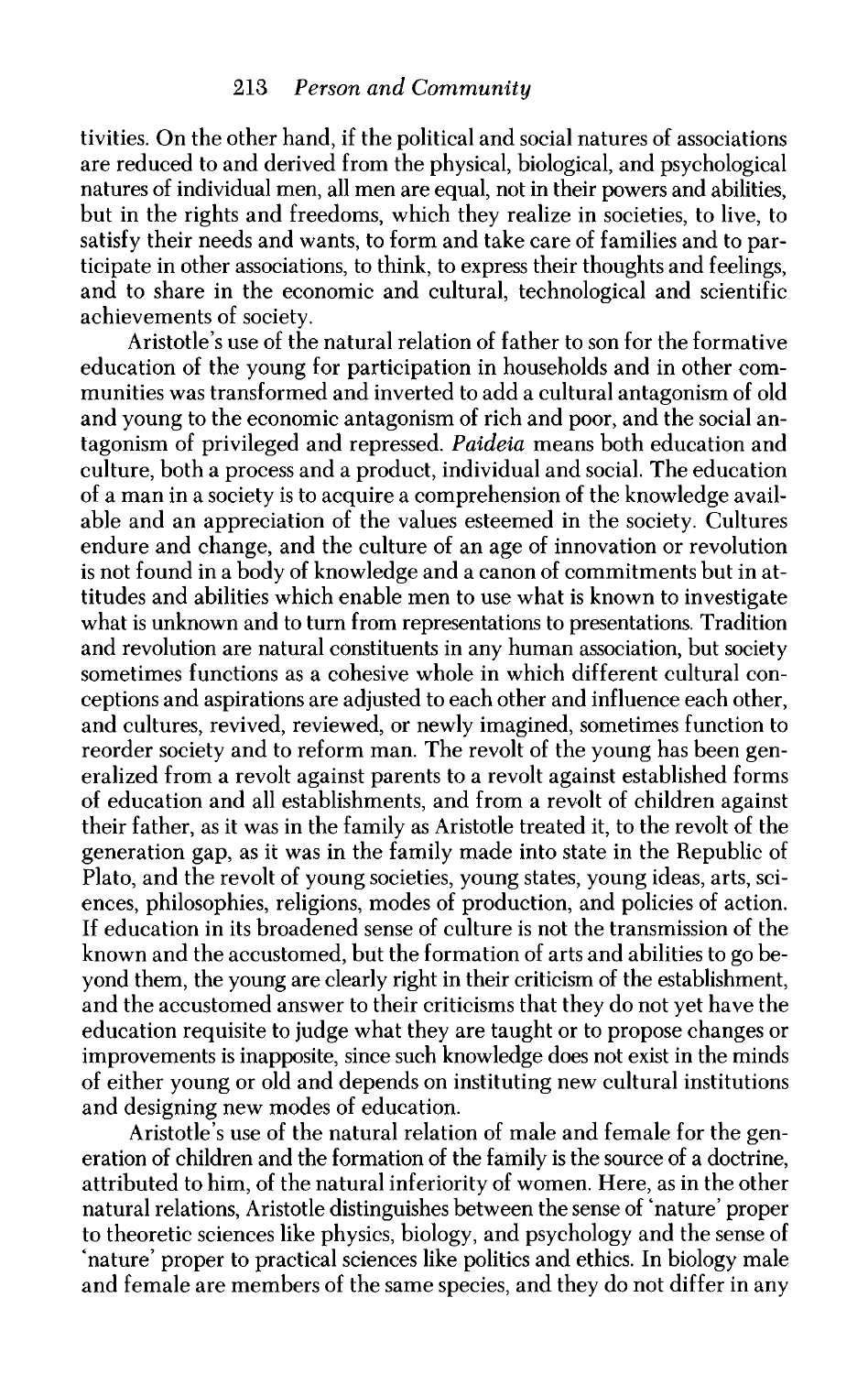**of the biological functions investigated except generation. The terms 'male' and 'female' occur only in the On the Generation of Animals as the two principles operating in all generation as form and matter in the semen and the catamenia; and in the operation of those principles Aristotle says, in order to emphasize the continuity and the difference of the functions, that the female is an immature or an impotent male. His interpreters, favorable and unfavorable, generalize such statements to make them apply to all functions, biological, psychological, and social, of male and female. In the controversies of his time, Aristotle did not derive the offspring from the sperm of the father, and he did not attribute a kind of sperm to the mother. He was an epigenecist, and held that the embryo arises from a series of successive differentiations from a simple homogeneous mass, anticipating in all its essential features the doctrine of Harvey. The natural relation of male and female in the Politics is a relation of rule. It is a "constitutional" or "political" rule in which ruler and ruled both participate in ruling and contribute to the generation of the family, and male differs from female in providing the initiation of the process of formation. In the Nichomachean Ethics there is no differentiation of male and female virtues, but in the Politics the differentiation of functions provides a basis for distinguishing the virtues of the mother from the virtues of the father. When political natural relations are reduced to individual natural powers and functions, women are constituted a deprived group or species, alienated economically, enslaved socially, and curtailed culturally.** 

**The vocabulary of natural relations which Aristotle formed to provide principles for the actions of man and society in the context of nature and the cosmos has been transformed in meaning and inverted in application to a vocabulary of existential situations in which men form antagonistic groups**  which seek by actions and statements to liberate men and to form just so**cieties. The vocabulary of universal natural relations which are generative of moral man and civil society has become a vocabulary of particular natural rights to be acquired by constituting societies in which the aspirations of men are realized. Natural relations are univocally distinct; natural rights are ambiguously intermingled and analogically interdependent. Economic rights extend beyond production and consumption for the satisfaction of material needs and felt wants, based on economic relations of ownership and property, to include participation in and enjoyment of whatever has been made or done by man in society that might contribute to a fuller life and even, in turn, to protection of nature and the cosmos for the continuation of life and the advancement of well-being and happiness. Social rights extend beyond freedom of action and cooperation, based on social relations of workers and supervisors of work, to include decision making in general, not only concerning one's own actions and those of others but also concerning beliefs and values, facts to be accepted and knowledge to be credited; and freedom of choice (the combination of feeling and knowledge in desiderative reason or rational desire) is transformed from a freedom to do as one should in accordance with the order of society to a freedom to do as one pleases to achieve individual**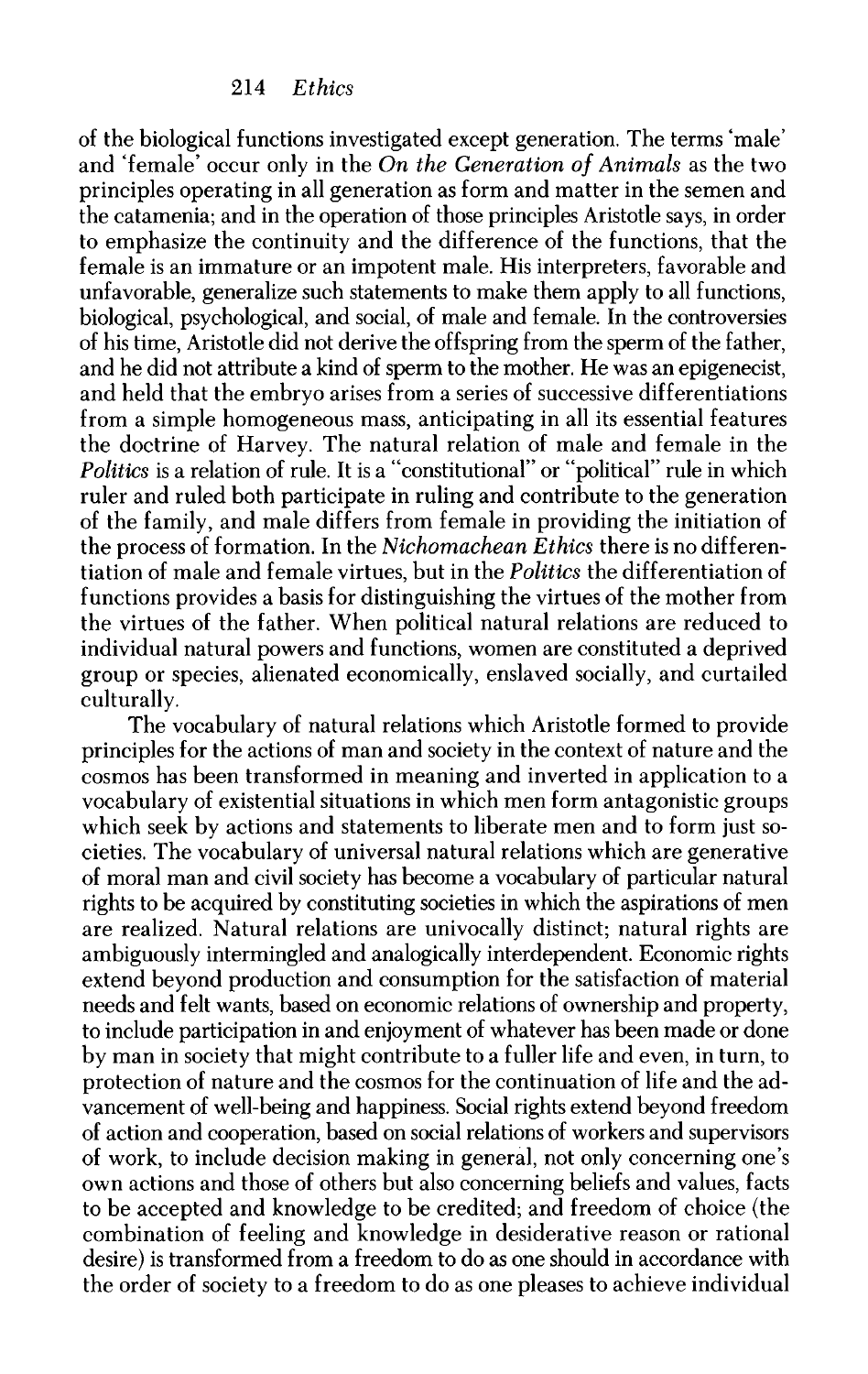**satisfaction in a community based on mutual confidence in cooperation with other communities moving to a world-community of free and equal men. Cultural rights extend beyond education in and cultivation of what is known and what is valued, based on cultural relations of old and young, teacher and learner, establishments and processes of formation, to the development and transmission of arts and disciplines designed to use the known as a basis for inquiry into the unknown and what is perceived and experienced as a basis for discerning the previously unperceived and apprehending the previously unfelt and unappreciated, and to spread, diversify, and deepen culture in a plurality of cultures and societies which is the community and culture of mankind. Political rights extend beyond legislative and judicial institutions for the formation and rectification of economies, societies, and states based on political relations of ruler and ruled grounded in erotic loves and concupiscences, to other forms of love and attachment including charity (agape) between God and man, and friendship (philia) between equals who share without distinction of mine and thine, and to a world-state which will control and prevent conflicting appeals to force and recourse to war, or to a stateless world-society without need for domination and law. The natural relations of men provide, in a word, distinct principles for the generation and continuation of the family and for the formation and operation of the household on which other associations and communities are based. The natural rights of men, on the other hand, are formulated in universal bills of human rights, which overlap as expressions of the single right to live, claimed by existing men and societies of men, and which set forth and differentiate rights as objectives to be sought in the development of man and of society and of the relations between them.** 

**Aristotle made ethics and politics parts of a single science of politics, but he carefully distinguished between the scientific treatment of the virtues of man and the institutions of the state, and he did not reduce ethics to politics or politics to ethics. The intricate vocabulary in which he made these distinctions has been used to transform virtues into duties in systems of moral laws, and to direct political actions to moral ends ordered in a hierarchy of priorities established by the principles of moral virtue. In the portion of the science of politics concerned with communities Aristotle distinguished economics from politics by basing the family and the household on natural relations of men, and by treating the more inclusive communities based on them as 'natures' prior to and determinative of the natures of individual men in themselves and in relation to each other. In like fashion, in the portion of political science concerned with the actions of individual men he sought grounds for the examination and organization of man's virtues in the nature and operation of his psychological faculties and by treating the virtues which constitute the characters of men as their 'second natures.'** 

**The faculties of man provide two basic distinctions for the scientific examination of moral action: the distinction between faculties which are and those which are not subject to habituation, since virtues are habits formed by actions such as they in turn produce, and the distinction between the ir-**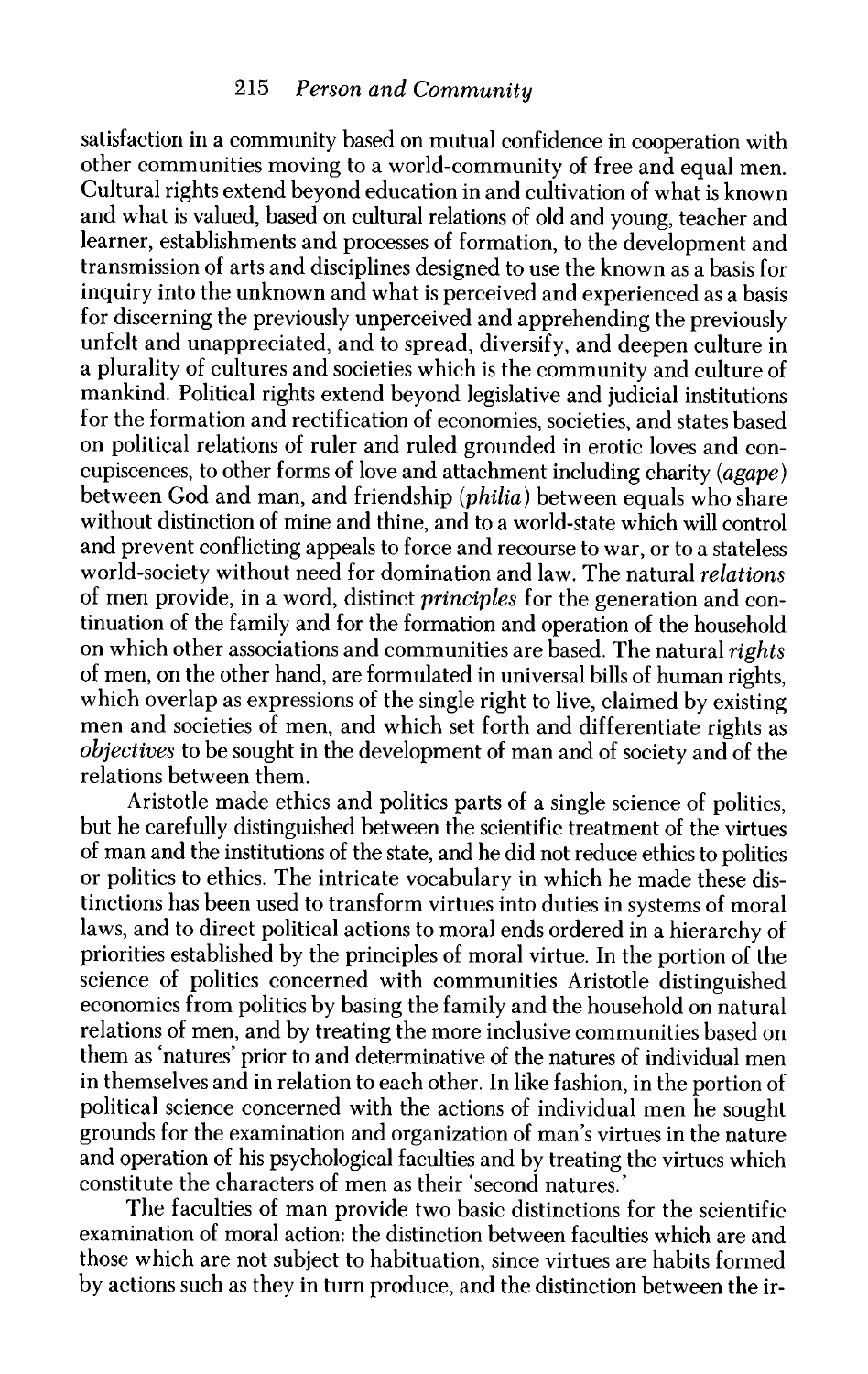**rational faculties which share in rational principles which form moral virtues and character, and rational faculties which have a rational principle and contribute to the formation of moral virtues. Moral virtues have two interdependent characteristics: they are determined relative to the passions and actions of individual men, and they are determined by universal rational principles, as a prudent man would determine them. The rational faculties are likewise of two kinds. One is calculative and grasps rational principles of 'variable things; the other is scientific and grasps rational principles of invariable things. The calculative faculty is the source of two intellectual virtues: art, the virtue of making, and prudence, the virtue of doing; the scientific faculty is the source of the three intellectual virtues of knowing, the virtues of scientific proof, intuition, and wisdom. Prudence has its applications and exemplifications in the state and in the individual. When it is concerned with the individual man himself, it is called 'prudence,' but as man exercises prudence it may be called economics, legislation, or politics; and politics in turn is divided into deliberative and judicial prudence. These basic distinctions set up univocal differentiations between choice, which is concerned with means, and wish, which is concerned with ends, and between character and rational principles, or desire and reason, as the sources of virtue. They have been merged by the reduction of the invariable to the variable and by the consequent transformation of scientific into calculative virtues. 'Deliberation,' 'choice,' and 'decision' are no longer limited to things which are contingent and within our control, but are used also to know things which are variable but not in our control, and things which are invariant and under our control, and they have taken over the functions of 'demonstration,' 'intuition' and 'proof.' Aristotle distinguished arts, prudence, and science as the intellectual virtues of making, doing, and knowing, but the scientific analysis of those virtues did not determine the scientific methods of the productive, practical, and theoretic sciences. We have adapted the vocabulary of those distinctions to reduce intellectual virtues and scientific methods to moral virtues by introducing man and his decisions into the processes and the nature of art, policy, and science, and by reconstructing them according to the rules and choices of games.** 

**Justice occupies a crucial place in the relations of man and society, in the formation and activation of men by societies, and in the constitution and operation of societies by men. Aristotle emphasizes the univocal character of that distinction by remarking that 'justice' is an equivocal term whose meanings are as far apart as those of 'key' as the collarbone of an animal and the instrument to lock a door. It is a universal virtue since a man is formed in all his virtues by living in accordance with the laws of his society. It is a particular virtue since societies are formed and regulated by the agreements and decisions of men concerning equality. 'Justice' is equivocal because there is no relation between the formation of men by societies and the formation of societies by men. There are two forms of the particular justice by which equality is established and maintained in societies: a distributive justice which establishes a proportion between persons and the functions and possessions**